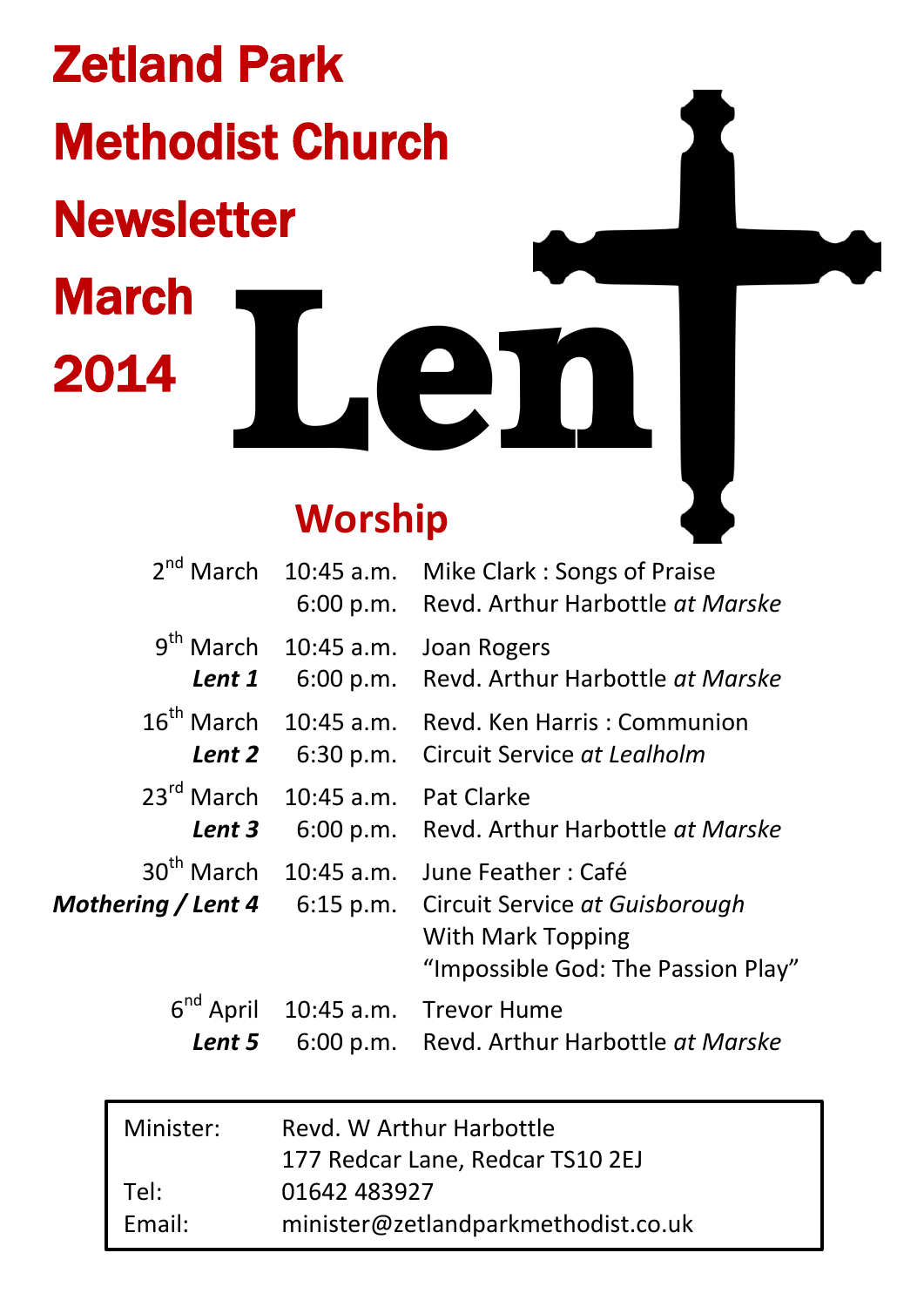Traditionally, Lent is a season of self-examination and self-improvement so that Christians are in the best state they can be to celebrate the great feast of Easter.

This year, to help us there will be a series run in the morning services throughout Lent based upon "Calling". Please see "Connexions" for full details.

I have decided to use the Sunday evening service "slot" to look at a Lent Study called "Another Story Must Begin" which is based on the film Les Miserables. All will be welcome and don't worry if you have not seen Les Miserables - you will be at no disadvantage. Due to a couple of Sunday evening Circuit events in Lent we will break for these but start on 2nd March.

|                                       | Concert                                            |  |  |
|---------------------------------------|----------------------------------------------------|--|--|
|                                       | Wednesday 12 <sup>th</sup> March 2014 at 7.30 p.m. |  |  |
| <b>An Evening of Popular Classics</b> |                                                    |  |  |
| Presented by                          | Eva Sykes (contralto)                              |  |  |
| With                                  | <b>Joanne Mc Collarth and</b>                      |  |  |
|                                       | <b>Barbara Heatley (sopranos)</b>                  |  |  |
|                                       | Sarah Nelson (contralto)                           |  |  |
| <b>Accompanied by</b>                 | <b>Barry Cope on piano</b>                         |  |  |

All are invited to a special **Circuit Service on Sunday 30th March at 6.15 p.m.** at Guisborough Methodist Church.

Special guest, Mark Topping, will be presenting a play entitled the **"Impossible God: The Passion Play"** written by Methodist Minister, author, actor and broadcaster Frank Topping.

This inspiring one-man play challenges us to look again at Jesus of Nazareth and consider the meaning of His life, death and resurrection.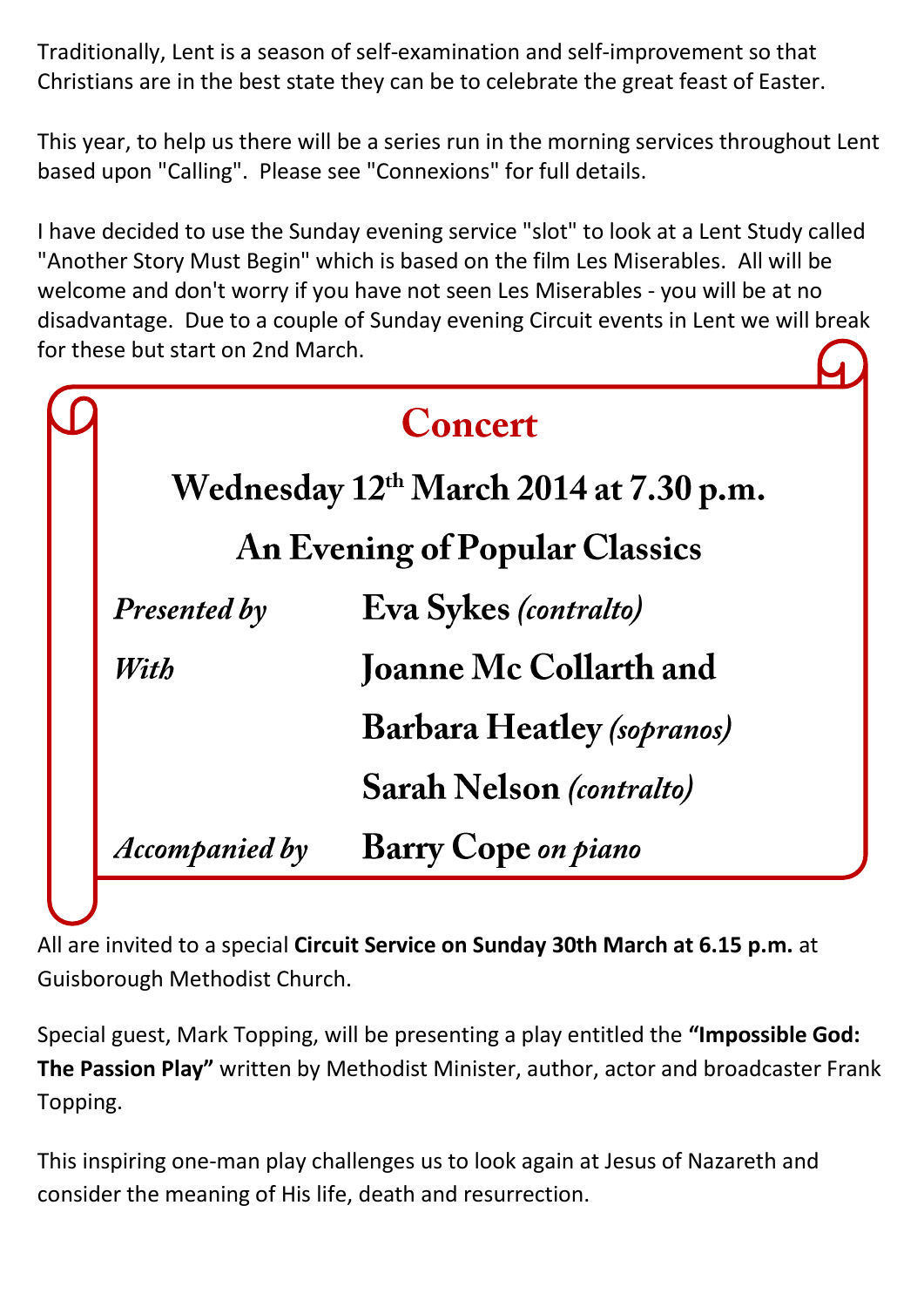# **Lent at St. Peter's**

We are invited to join with St. Peter's in their lent course. The Lent Course they will follow has come from York Diocese and is entitled "5 Marks of Growing Churches". To enable as many folk as possible to engage with this there will be five separate groups running being led by different people. Details are on the noticeboard in the foyer.

## **Church Meetings**

|                    | Thursday 27th March Church Council at 7 p.m.         |  |
|--------------------|------------------------------------------------------|--|
| Sunday 27th April  | General Church meeting following a shortened morning |  |
|                    | service                                              |  |
| Tuesday 29th April | Worship Committee meeting at 7 p.m.                  |  |
|                    | This meeting is open to all local preachers          |  |

## **Sunday Squad fundraising**

Thank you to everyone who contributed to the Sunday Squad's recent fundraising activities.

The Smartie tubes raised £281.32 which was split between Butterwick Hospice and Zoë's Place.

The Coffee Morning raised 162.26 for Sunday Squad funds.

#### **Greetings from Long Ago**

A message has been received from David Laverick; whom some of you might know. He is currently living near Acomb and passes on his good wishes to the congregation. A copy of his greeting has been posted on the notice board.

| <b>Future Events</b> |                          |           |                                                            |  |  |
|----------------------|--------------------------|-----------|------------------------------------------------------------|--|--|
| April                | Friday 11 <sup>th</sup>  |           | <b>Evening Meal for Easter</b><br>(details to be arranged) |  |  |
| June                 | Wednesday                | 6.00 p.m. | 11 <sup>th</sup> Network Dinner                            |  |  |
| July                 | Saturday 5 <sup>th</sup> | 4.00 p.m. | Afternoon Tea with Barry<br>playing Piano and Keyboard     |  |  |
| September            | Friday 5 <sup>th</sup>   | 6.00 p.m. | Beetle Drive with Pie and Peas                             |  |  |